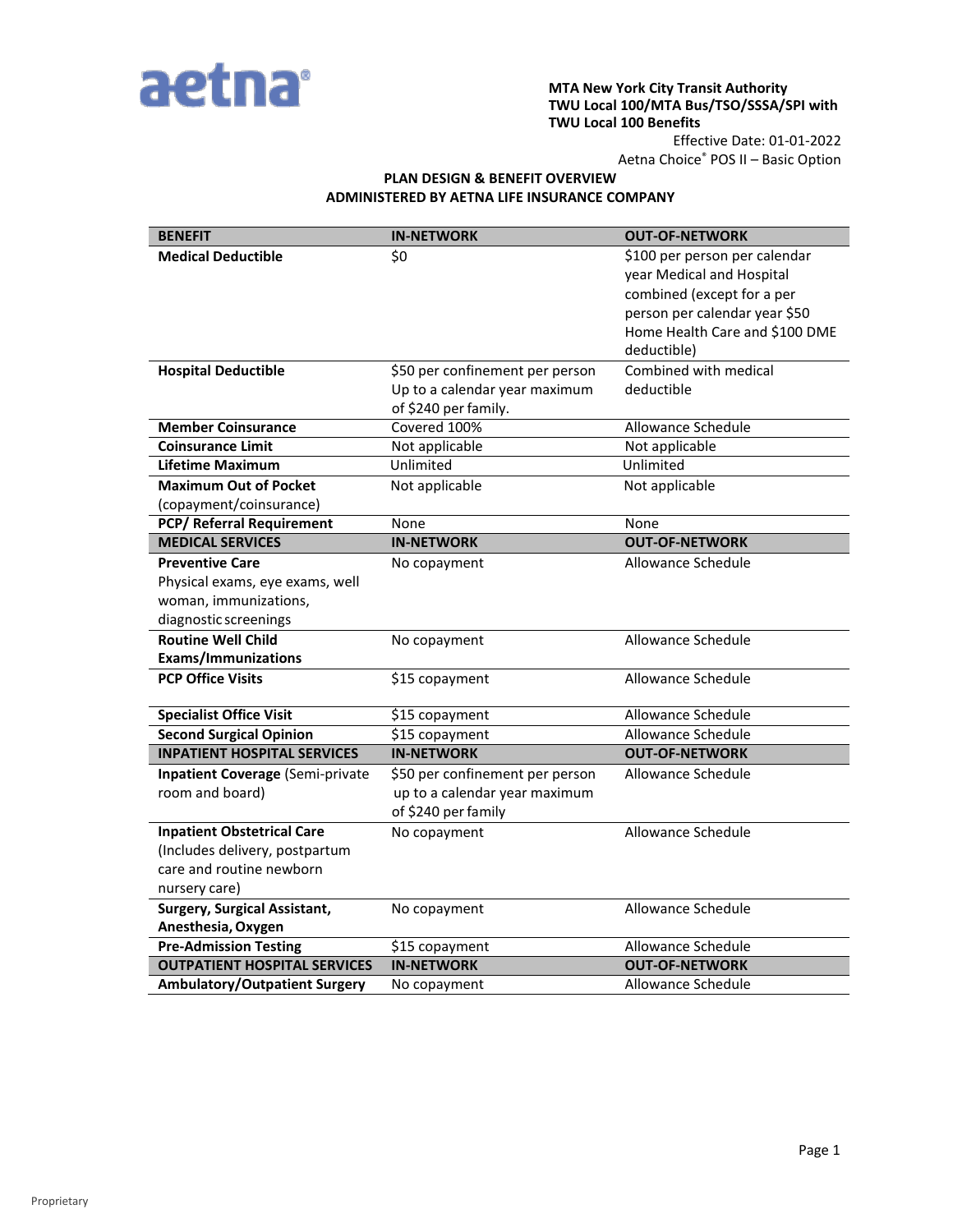

### **MTA New York City Transit Authority TWU Local 100/MTA Bus/TSO/SSSA/SPI with TWU Local 100 Benefits**

Effective Date: 01-01-2022 Aetna Choice® POS II – Basic Option

## **PLAN DESIGN & BENEFIT OVERVIEW ADMINISTERED BY AETNA LIFE INSURANCE COMPANY**

| <b>EMERGENCY MEDICAL CARE</b>                     | <b>IN-NETWORK</b>               | <b>OUT-OF-NETWORK</b>              |
|---------------------------------------------------|---------------------------------|------------------------------------|
| <b>Urgent Care Services</b>                       | \$15 copayment                  | \$15 copayment                     |
| <b>Emergency Room</b>                             | \$100 copayment                 | \$100 copayment                    |
| <b>Emergency Use of Land</b>                      | No copayment                    | No copayment                       |
| <b>Ambulance</b>                                  |                                 |                                    |
| <b>Emergency Use of Air Ambulance</b>             | No copayment                    | No copayment                       |
| <b>MENTAL HEALTH AND</b>                          | <b>IN-NETWORK</b>               | <b>OUT-OF-NETWORK</b>              |
| <b>ALCOHOL/SUBSTANCE ABUSE</b><br><b>SERVICES</b> |                                 |                                    |
| Inpatient (Semi-private room and                  | \$50 per confinement per person | Allowance Schedule                 |
| board)                                            | up to a calendar year maximum   |                                    |
|                                                   | of \$240 per family             |                                    |
| <b>Outpatient</b>                                 | \$15 copayment                  | Allowance Schedule                 |
| <b>DURABLE MEDICAL EQUIPTMENT</b><br>(DME)        | <b>IN-NETWORK</b>               | <b>OUT-OF-NETWORK</b>              |
| Deductible,                                       | No copayment. Subject to        | 50% of allowed amount <b>AFTER</b> |
| Copayment/Coinsurance                             | allowed amount AFTER \$100      | \$100 deductible* per person per   |
| (e.g. hospital beds, oxygen,                      | deductible* per person per      | calendar year plus any amount      |
| oxygen equipment, wheelchairs,                    | calendar year                   | billed above the allowed amount    |
| PAP devices and supplies, diabetic                |                                 |                                    |
| pumps and supplies, catheters,                    |                                 |                                    |
| artificial arms, legs, eyes, ears)                |                                 |                                    |
| <b>HOME HEALTHCARE</b>                            | <b>IN-NETWORK</b>               | <b>OUT-OF-NETWORK</b>              |
| <b>Home Health Care Deductible</b>                | No copayment                    | \$50 deductible                    |
| <b>Home Health Care Visits</b>                    | No Copayment                    | 25% coinsurance                    |
| One visit equals up to 4 hours of                 | 200 visits per calendar year    | 40 visits per calendar year        |
| care                                              |                                 |                                    |
|                                                   |                                 |                                    |
| <b>Home Infusion Therapy</b>                      | No copayment                    | 25% coinsurance                    |

**\*DME \$100 deductible not applicable to Positive Airway Pressure (PAP) devices, PAP supplies, insulin pump and insulin pump supplies**.